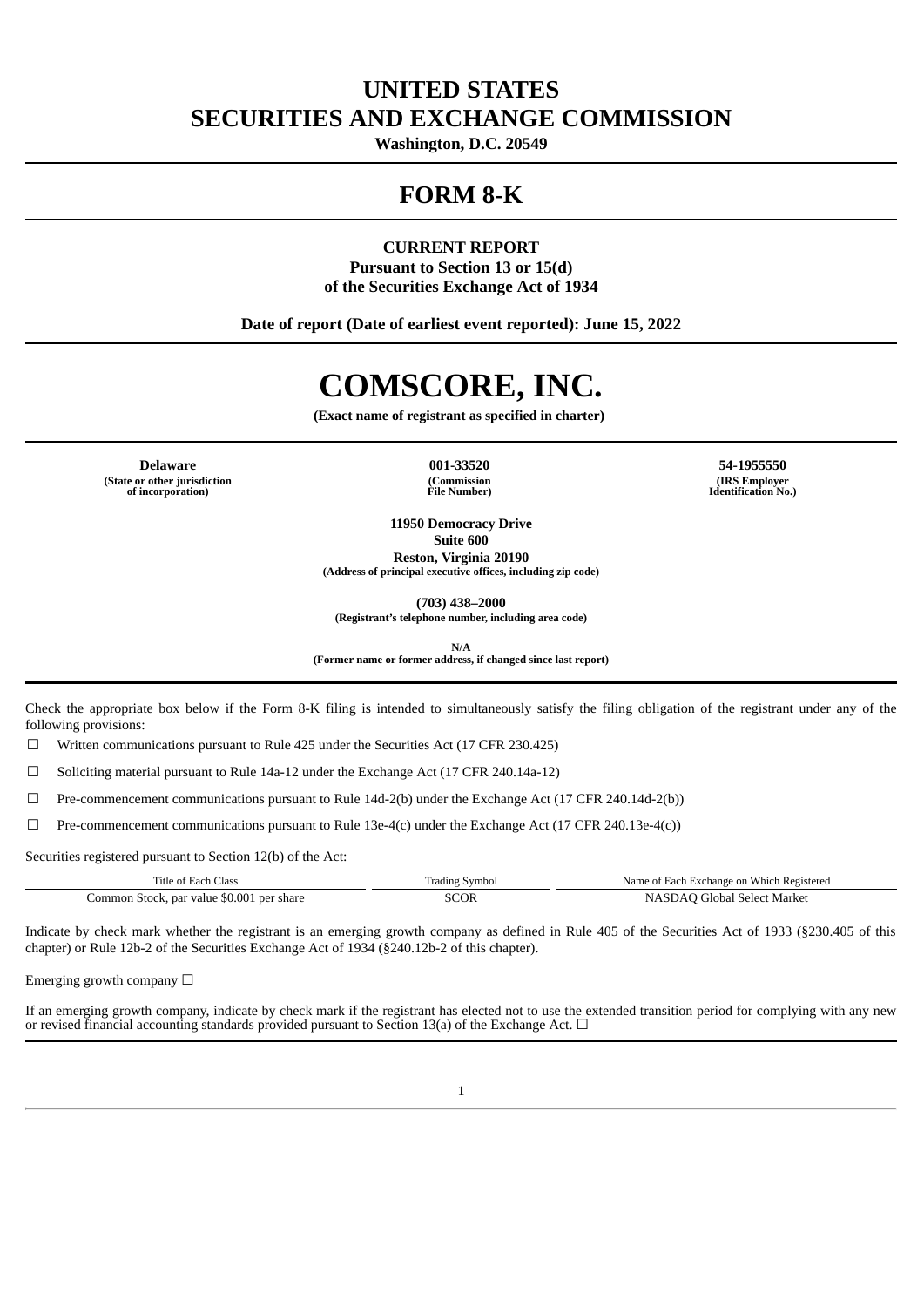#### Item 5.02 Departure of Directors or Certain Officers; Election of Directors; Appointment of Certain Officers; Compensatory Arrangements of **Certain Officers.**

The Board of Directors (the "Board") of comScore, Inc. (the "Company") previously approved, subject to stockholder approval, an amendment to the comScore, Inc. Amended and Restated 2018 Equity and Incentive Compensation Plan (the "Plan") to increase the number of shares of Company common stock available for grant under the Plan by 7,600,000. After taking into account this increase and subject to adjustment as provided for in the Plan, the total number of shares of Company common stock available for issuance under the Plan (including as awards of incentive stock options) is 27,850,000, including awards made prior to the amendment. The Company's stockholders approved the amendment at the Company's 2022 annual meeting of stockholders (the "Annual Meeting") held on June 15, 2022, and the amendment became effective as of such date. A detailed summary of the material terms of the Plan, as amended, appears under the caption "Proposal No. 4 – Approval of an Amendment to the comScore, Inc. 2018 Equity and Incentive Compensation Plan (as Amended and Restated Effective as of July 9, 2020)" in the Company's proxy statement for the Annual Meeting filed with the Securities and Exchange Commission on April 29, 2022, which description is incorporated by reference herein.

#### **Item 5.07 Submission of Matters to a Vote of Security Holders.**

The Annual Meeting was held on June 15, 2022. The results of voting on the proposals submitted to a vote of the Company's stockholders at the Annual Meeting are set forth below. These results include votes cast by holders of the Company's common stock and the Company's Series B Convertible Preferred Stock on an as-converted basis.

#### *Proposal No. 1*

Three Class III directors were elected to serve for terms expiring at the Company's 2025 annual meeting of stockholders, to hold office until their respective successors have been duly elected and qualified. The election results were as follows:

| Nominee         | For         | Withheld  | <b>Broker Non-Votes</b> |
|-----------------|-------------|-----------|-------------------------|
| Itzhak Fisher   | 125.420.404 | 9,088,098 | 15,343,480              |
| Pierre Liduena  | 127,928,072 | 6.580.430 | 15,343,480              |
| Marty Patterson | 127,959,061 | 6,549,441 | 15,343,480              |

## *Proposal No. 2*

The compensation of the Company's named executive officers was approved, on a non-binding advisory basis, as follows:

| $\sim$ $\sim$ $\sim$          |                                |      |
|-------------------------------|--------------------------------|------|
| $F \Omega$<br>$\alpha$<br>186 | 0.022<br>$\sim$ $\sim$<br>. JZ | .480 |

#### *Proposal No. 3*

The appointment of Deloitte & Touche LLP as the Company's independent registered public accounting firm for the fiscal year ending December 31, 2022 was ratified as follows:

| For                 | Against | Abstain | -Votes<br>Broker<br>Non- |
|---------------------|---------|---------|--------------------------|
| 149 722 027<br>2.UZ | 27,895  | 02.060  |                          |

#### *Proposal No. 4*

The amendment to the Plan was approved as follows:

| For         | Against   | Abstain | <b>Broker Non-Votes</b> |
|-------------|-----------|---------|-------------------------|
| 133,070,758 | 1,005,723 | 432,021 | 15.343.480              |

 $\overline{2}$